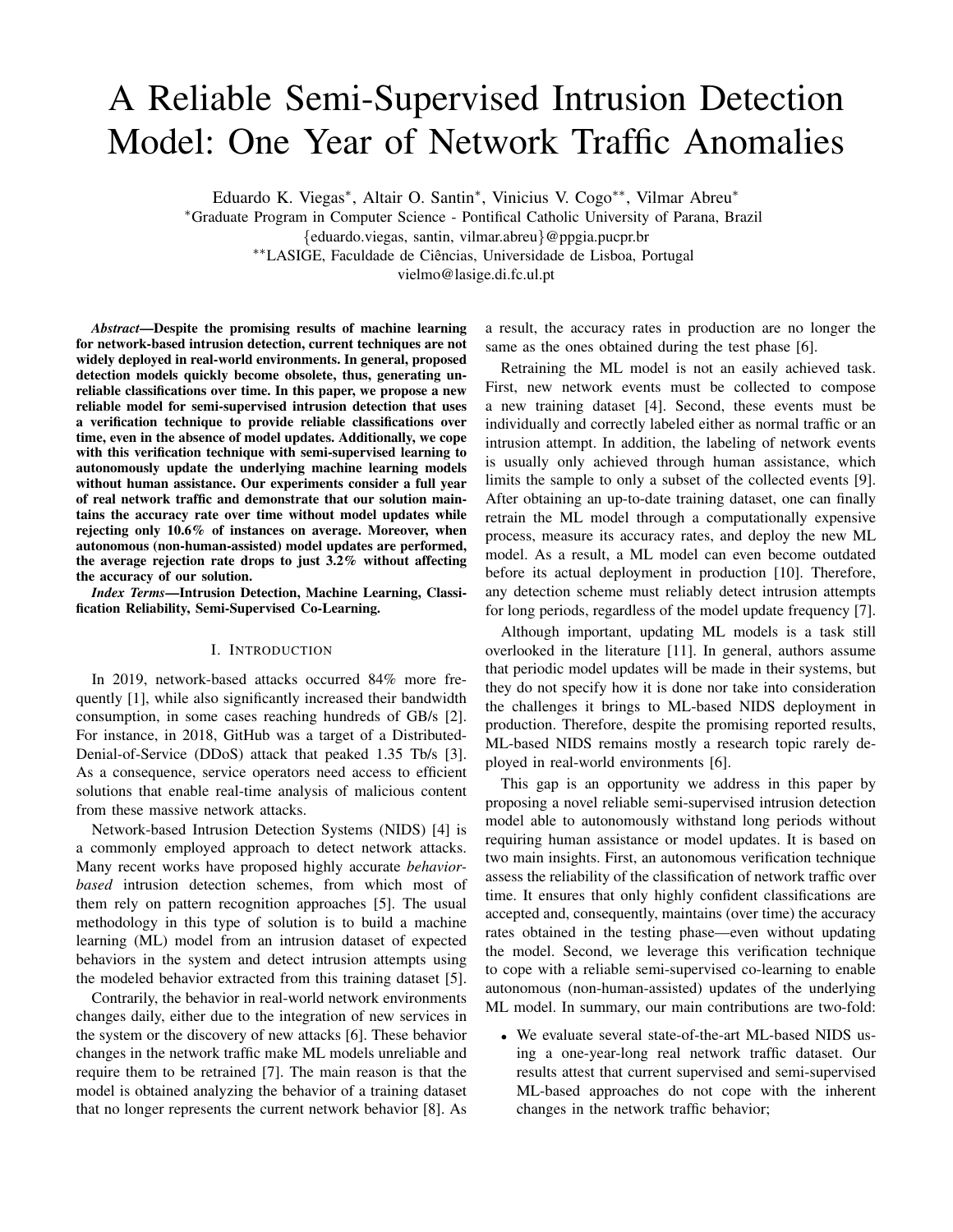• We propose and evaluate a novel reliable semi-supervised intrusion detection model that withstands long periods without human assistance. It does not require experts labeling unknown network traffic (i.e., traffic new to the ML model) neither requires the ML model to be updated. Nevertheless, it is prepared to update the ML model autonomously, maintaining its accuracy over time.

## II. PRELIMINARIES

#### *A. Machine Learning for Network-based Intrusion Detection*

The development of highly accurate ML-based NIDS has been an active research topic in recent years [\[12\]](#page-5-11). In general, proposed techniques are composed of four sequential modules: *Data Acquisition*, *Feature Extraction*, *Classification*, and *Alert*. First, the *data acquisition* module collects network events to be classified—e.g., network packets. Then, the *feature extraction* module extracts behavioral features from the collected events and builds a feature vector that will be used for classification. For instance, in NIDS, events are often summarized through network flows, which comprises the exchanged data from hosts over the network in a time window. After the feature extraction, the resulting feature vector is forwarded to the *classification* module, which applies a ML model to establish the network flow class—e.g., normal or intrusion. Finally, when an intrusion attempt is detected, the *alert* module triggers the respective alert.

Therefore, the classification task is achieved by applying a ML model to classify a feature vector, which represents the current network behavior. ML models are built using training datasets, which contain a set of network flows comprising the expect network environment behavior from both normal and attack events. Therefore, the training dataset must have been correctly labeled to allow the ML algorithm to infer a behavior from the collected data. However, labeling network events is a challenging task that usually requires human-assistance [\[9\]](#page-5-8). Nonetheless, as the classification is achieved through the behavior analysis, the used ML model may misclassify some instances, e.g., when a network attack mimics normal events. Therefore, in the testing phase, the ML model accuracy rates are measured, such as the True Positive (TP) and True Negative (TN) rates. TP denotes the ratio of intrusion attempts correctly classified as attacks, whereas TN denotes the ratio of regular events correctly classified as normal activities.

# *B. Semi-supervised Machine Learning*

In general, ML in NIDS is applied in a supervised learning setting, where authors often assume the availability of properly labeled network traffic [\[12\]](#page-5-11). However, the settings of real network environments rarely are labeled, which translates into only a small subset of events' labels being previously known. With this constraint in mind, a reliable ML-based NIDS must be able to operate in a semi-supervised setting [\[9\]](#page-5-8). In doing so, both training and update tasks must be performed with only a subset of event labels.

In the literature, there are several approaches to achieve such a goal. One of the most popular approaches to increase the number of labeled events (i.e., self-labeling) relies upon co-learning techniques, which apply a set of ML models to label events for other models [\[9\]](#page-5-8). From the many co-learning techniques that have been proposed, Tri-Training [\[13\]](#page-5-12) provides promising accuracy results. It relies on three classifiers for both classification and labeling tasks. The former is achieved by a simple majority voting, whereas the latter is performed for each classifier. The event label is assigned according to the majority voting of the other two classifiers. Although widely used in several fields, self-labeling techniques have their applicability to be verified on the evolving behavior of network traffic classification.

## III. A YEAR OF NETWORK TRAFFIC ANOMALIES

In this section, we describe a new dataset based on real network traffic [\[7\]](#page-5-6) and use it to evaluate the accuracy of common supervised and semi-supervised techniques.

## *A. A year of network traffic anomalies: MAWIFlow dataset*

One of the biggest challenges in building and evaluating ML algorithms for NIDS is the lack of a properly built training dataset. Such a dataset should be composed of network data with events (i.e., network packets) that are real, valid, variable, publicly available, and correctly labeled. One must record real data to provide such an enriched dataset, which renders unfeasible sharing it due to privacy concerns. Additionally, evaluating a model lifespan is even more difficult since data must be recorded for long periods.

We use the MAWI network traffic [\[14\]](#page-5-13) to overcome the mentioned challenges. More specifically, we used the MAWI Samplepoint-F in MAWI archive, which is a dataset made of real network traffic from a transit link between Japan and the USA collected for a 15-min-long interval daily. We selected the network traffic of the whole year of 2016, which allows one to evaluate models' lifespan and accuracy degradation. The resulting dataset contains more than 5TB of network data composed of 60 billion of network packets.

An unsupervised ML technique from MAWILab [\[15\]](#page-5-14) was employed to automatically label the events—i.e., tag them as either normal or attack. MAWILab executes several unsupervised (i.e., no need for event labels) machine learning algorithms to find anomalies in MAWI data. These anomalies are labeled as attacks, while the remaining data is assumed to be normal events. The feature extraction module [\[7\]](#page-5-6) groups events in intervals of 15 seconds and extracts 22 features from the work of Orunada *et al.* [\[16\]](#page-5-15).

#### <span id="page-1-0"></span>*B. Accuracy behavior of ML-based NIDS over time*

We evaluate the accuracy behavior of ML-based NIDS, both with supervised and semi-supervised ML techniques. Three supervised techniques were selected: Random Forest [\[17\]](#page-5-16), Adaboost [\[18\]](#page-5-17), and Decision Tree [\[19\]](#page-5-18). The semi-supervised technique was evaluated through the Tri-Training [\[13\]](#page-5-12) algorithm using the three mentioned supervised classifiers.

Random Forest and Adaboost use a base-learner of 100 decision trees, while the Decision Tree is implemented through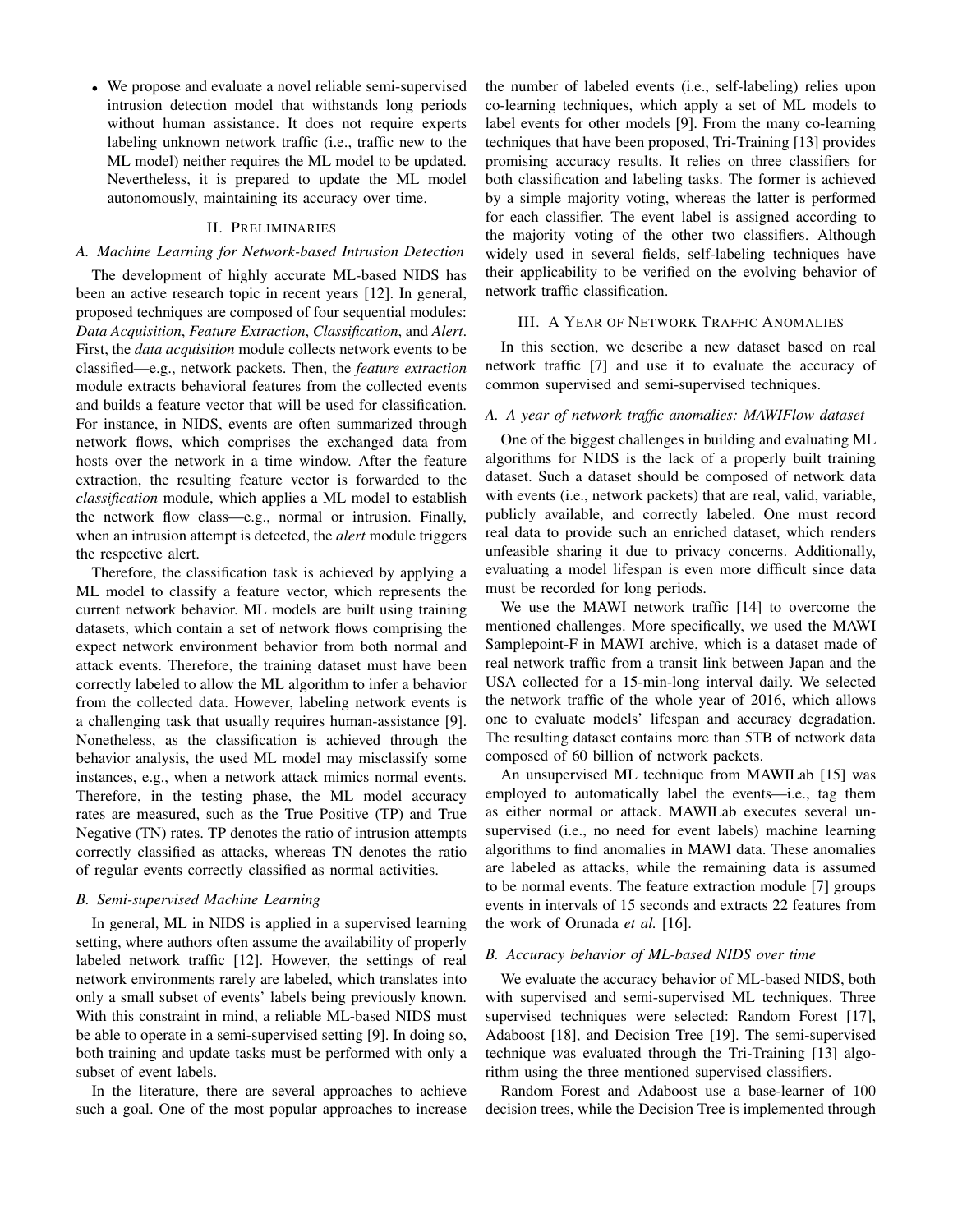<span id="page-2-0"></span>

Fig. 1. Accuracy behavior of traditional machine learning techniques on the *MAWIFlow* dataset. The Random Forest, AdaBoost and Decision Tree classifiers are not updated throughout time. The Tri-Training is updated monthly, according to the labels obtained by its self-assigned labeling technique.

the C4.5 algorithm with a confidence factor value of 0.25. We used the first week of January as the training dataset for the supervised techniques and evaluated them throughout the year without model updates. In the semi-supervised model, we updated the model monthly according to the self-assigned label, as obtained through the Tri-Training algorithm. The majority of the events are normal due to the imbalanced nature of the dataset. We conducted a stratification procedure in the training dataset to balance the classes occurrences and implemented the classifiers using the Weka API [\[20\]](#page-5-19).

Figure [1](#page-2-0) shows the accuracy obtained with the supervised and semi-supervised techniques over time. The first noticeable result is the significant accuracy degradation of all evaluated approaches. More specifically, the evaluated techniques significantly decrease the TP rates as soon as a few weeks after the training. For instance, the supervised Random Forest classifier decreased the TP rate by 8.75% in the month following the training, while reached a TP rate of only 49.44% in November (a significant decrease of 34.44% from its TP rate in January). Nevertheless, the semi-supervised approach, even with monthly updates, has decreased its accuracy rates. Similarly to supervised approaches, the traditional semi-supervised technique decreased the TP rate by 7.08% a month after the training, while reached its worst TP rate also in November.

The evaluation through the *MAWIFlow* dataset indicates that traditional ML-based techniques, supervised or semisupervised ones, are unable to cope with the inherent changes of network traffic behavior over time. However, periodic model updates are unfeasible because they depend on updated models that may take several days or weeks to become available for

<span id="page-2-1"></span>

Fig. 2. Proposed reliable semi-supervised intrusion detection model.

deployment. Additionally, the dependency on correct event labels to update the model hardens the challenge of dealing with changes in the network traffic behavior over time.

# IV. A RELIABLE SEMI-SUPERVISED INTRUSION DETECTION MODEL

In this section, we present a novel semi-supervised and reliable intrusion detection model to address the evolving behavior of the network traffic mentioned above. It consists of two main steps (*verification* and *reliable semi-supervised update*, as shown in Figure [2\)](#page-2-1) and aims to maintain (or even improve) the accuracy measurements obtained during the test phase, without human assistance.

The proposal considers a semi-supervised intrusion detection model composed of a pool of classifiers—for instance, the Tri-training algorithm. Classification starts with a to-beclassified network event that is forwarded to a pool of classifiers, where each classifier produces a (algorithm-dependent) classification confidence value. For instance, a Random Forest classifier computes this value based on the ratio of baselearners that classified the instance as belonging to a given class. The set of obtained classification confidence values are forwarded to the *verifier* module, which filters out values from classifiers that have not met a minimum threshold. Consequently, only highly confident classifications are accepted.

The *pool verifier* attests that the classified event has been accepted by at least a predefined number of classifiers, and this classification is accepted or rejected by the *class assign* module. Accepted classifications have high confidence values, which means they are more likely to be correctly classified since the pool of classifiers is more confident in their assigned labels. Contrarily, rejected instances are potentially misclassified events, since the used classifiers are uncertain on the assigned label. The system conservatively rejects potentially misclassified instances instead of accepting them.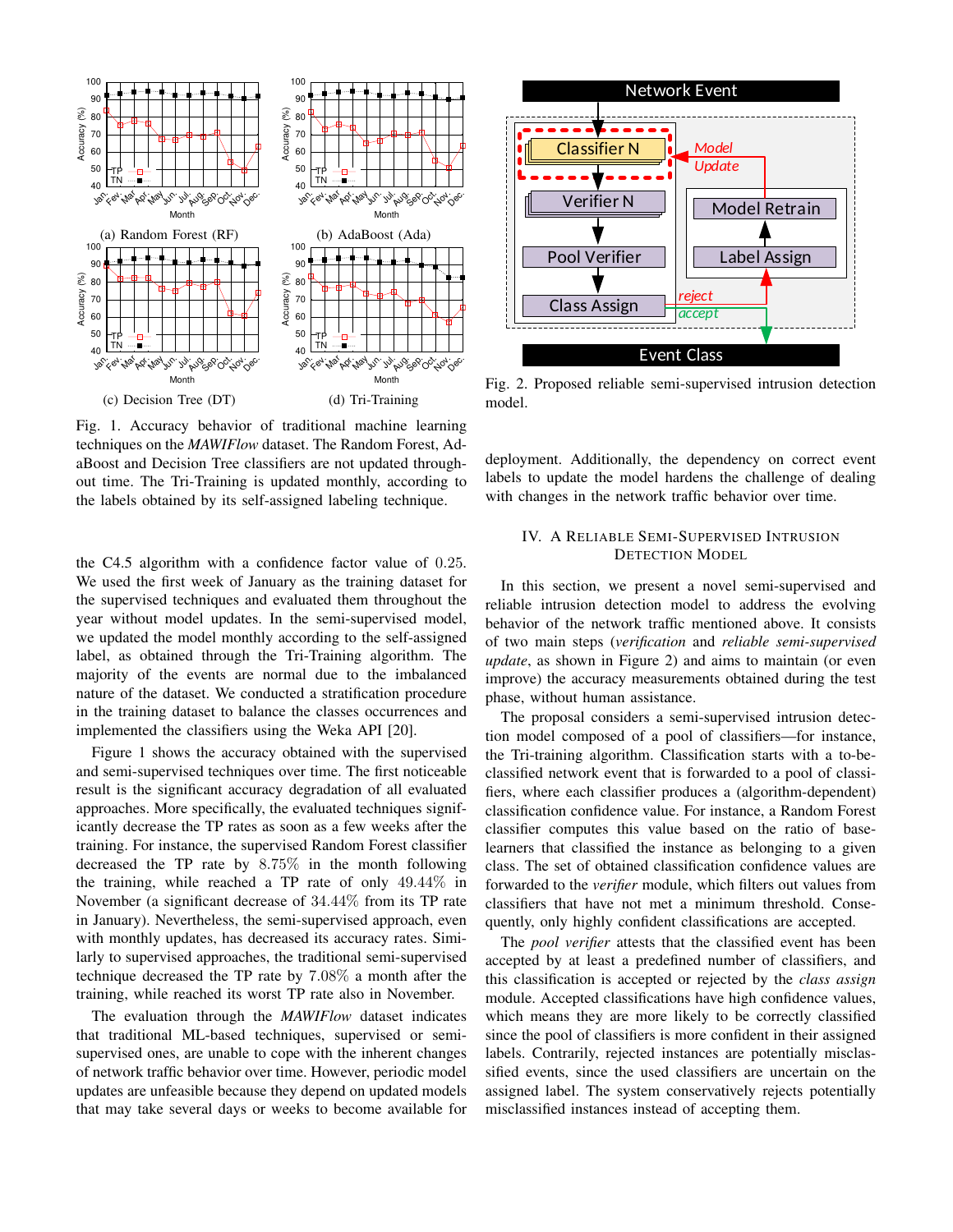Rejected instances are used by two components to update the models. First, the *label assign* module determines the proper event label according to the pool of classifiers, where each classifier receives the event according to the label assigned by the other classifiers. Then, the *model retrain* periodically and autonomously updates the pool of classifiers.

The next descriptions detail the verification and update stages of our proposal.

## <span id="page-3-0"></span>*A. Verification*

The goal of the *verifier* and *pool verifier* modules is to ensure that only highly confident classifications are accepted over time. Instances that are classified with highly confident values are known to the underlying classification models, which means they can be accepted without increasing the error rates. Additionally, such an assumption provides a reliable classification even in the lack of model updates since changes in the network behavior will affect the classifier confidence values and will be rejected by our model. Consequently, our system maintains its reliability even if the ML models are not updated over time, despite resulting in a higher rejection rate.

Our proposal leverages the confidence values of the underlying classifiers to evaluate the instance classification correctness. The *verifier* module rejects or accepts classifications based on predefined threshold values for each classifier, which are computed during the training to reach the desired level of reliability. Classifications accepted by the *verifier* are used by the *pool verifier* to establish whether it is reliable or not, based on the outcome of the pool of classifiers. The *pool verifier* accepts the evaluated instance if a majority of the classifiers have accepted their classifications, which also determines the assigned event label.

## <span id="page-3-1"></span>*B. Reliable Semi-supervised Update*

Classification verification helps to maintain system reliability over time. However, the lack of model updates would increase the proposal rejection rates. In addition, we seek to avoid the need for human intervention in this task, using our semi-supervised technique to leverage the verification module in the automatic labeling task. The update procedure receives the set of rejected instances as input, which means that instances that did not meet the confidence thresholds contribute to this step.

When a classifier rejects an instance, the *label assign* module tags the instance according to a majority vote of the other accepted classifications in the remaining classifiers. This self-labeled instance is stored until a periodic model update takes place (e.g., once a month). The *model retrain* component inserts all stored self-labeled instances to the initial training dataset, and a new pool of classifiers takes place.

#### *C. Discussion*

The proposed model addresses many challenges faced (and neglected) by ML-based NIDS in production. In real-world scenarios, the model update is not an easy task to accomplish, which requires the classification scheme to be reliable even with outdated models. Our proposal relies upon a verification technique (Section [IV-A\)](#page-3-0) to ensure that our scheme rejects potentially misclassified instances. Nonetheless, our proposal overcomes the update challenge through a reliable semisupervised update technique (Section [IV-B\)](#page-3-1). Coping the update technique with the verification one allows our system to maintain (or even improve) the classification accuracy despite event rejections. Consequently, we provide ML model updates without human assistance while maintaining system reliability over time.

#### V. EVALUATION

The present evaluation focuses on answering the following four research questions: (Q1) *Does the verification technique enable the proper assessment of the classification reliability?* (Q2) *Does the verification technique provide a reliable classification over time, even in the absence of model updates?* (Q3) *Can the proposed reliable semi-supervised update technique execute model updates without human assistance?* (Q4) *What are the tradeoffs between the model update periodicity, accuracy, and rejection rates?*

The next items describe how do we build the model and how does it perform when facing the *MAWIFlow* dataset.

## *A. Model Building*

In this section, we build the proposed reliable semisupervised intrusion detection model using the Tri-Training algorithm and its co-learning technique. We use the same three classifiers evaluated in Section [III-B](#page-1-0) (i.e., Random Forest, Adaboost, and Decision Tree) as our proposal individual models (*classifier*, Figure [2\)](#page-2-1). Each classifier is built using the first week of January of the *MAWIFlow* dataset and is evaluated throughout the year.

#### *B. Verification of ML Model Classifications*

The first experiment relates to Question Q1 and evaluates each classifier verification technique and finds the optimal rejection threshold for each one. We apply the Class-Related-Threshold (CRT) [\[21\]](#page-5-20) technique on each classifier using the second week of January of our dataset. We find two thresholds: one used to accept or reject normal classified events and another one for events classified as attacks. Figure [3](#page-4-0) presents the relation between rejection and error rates for each classifier.

A direct correlation between the rejection and the error rates is observed, which means that the *verifier* improves system reliability even without model updates.

The second experiment relates to Question Q2 and applies the verification technique over the whole *MAWIFlow* dataset. We select individual operation points (i.e., class thresholds) for each classifier. Operation points are selected when a  $10\%$ error rate is achieved in the second week of January (see *operation point* in Figure [3\)](#page-4-0). Figure [4](#page-4-1) presents the accuracy and rejection rates throughout the whole *MAWIFlow* dataset of our model with the verification technique and no model updates. A first observation is that the rejection rate increases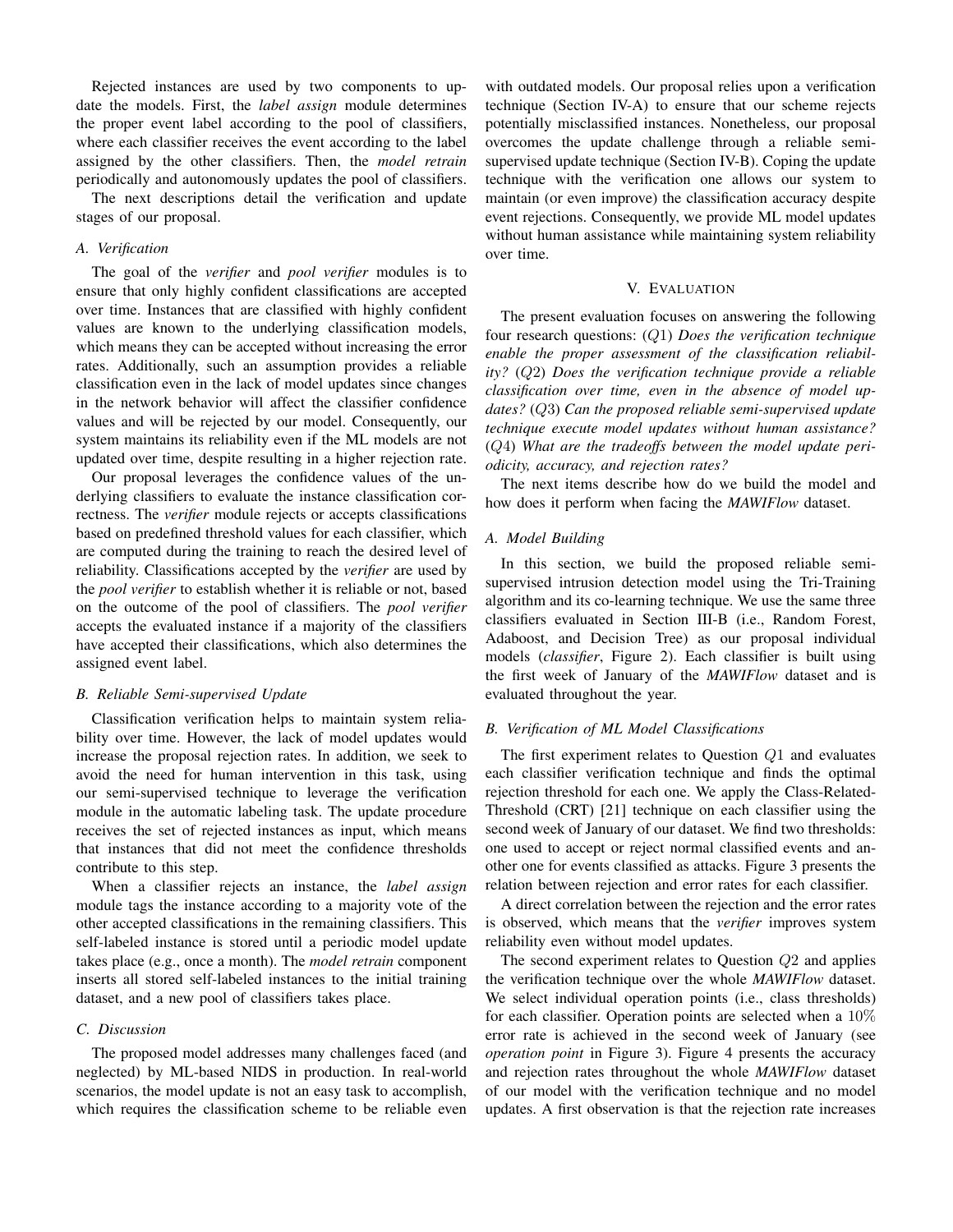<span id="page-4-0"></span>

Fig. 3. Tradeoff between the error rate of the verification technique and the rejection rate for each individual classifier in the second week of January in *MAWIFlow*.

<span id="page-4-1"></span>

Fig. 4. Proposed reliable semi-supervised intrusion detection model with *verifier*, without periodic model updates.

over time (reaching 28.26% in November), which is a sideeffect caused by the lack of model updates. Nonetheless, the verifier approach is able to maintain the accuracy rates while rejecting in average 10.6% of instances. However, the main result is the indication that the *verifier* maintains (or even improve) accuracy rates throughout the year, even in the absence of model updates.

## *C. Reliable Semi-supervised Updates*

The third experiment relates to Question Q3 and evaluates the impact of monthly model updates on accuracy and rejection rates. These updates are autonomous and occur through the *label assign* module (see Figure [2\)](#page-2-1). Figure [5](#page-4-2) presents the accuracy and rejection rates of the proposed model over time, considering the *verifier* module is applied with monthly updates. The monthly updates incurred a significant reduction in the rejection rate, decreasing it from  $10.6\%$  to only  $3.2\%$ . However, the accuracy rate has not significantly improved, which shows that the verification technique maintains the system reliability regardless of the presence of model updates.

Finally, the fourth experiment relates to Question Q4 and measures the relation between model update periodicity, accuracy, and rejection rates over time. Figure [6](#page-4-3) presents the

<span id="page-4-2"></span>

Fig. 5. Proposed reliable semi-supervised intrusion detection model with *verifier*, and monthly model updates without human-assistance.

<span id="page-4-3"></span>

Fig. 6. Relation between model update periodicity, accuracy and rejection tradeoff for the proposed reliable semisupervised intrusion detection model.

balance between these three properties. The more frequent the model updates, the lower the rejection rate is. However, the accuracy rate does not significantly varies, which corroborates the hypothesis that the proposed verification technique does not require model updates to provide reliability over time.

## *D. Discussion*

The proposed semi-supervised intrusion detection model overcomes the challenges that changes in network traffic behavior bring to ML-based NIDS. The fact that only high confidence events are accepted by our model results in the proposed verification technique being able to maintain system reliability even in the absence of model updates. Additionally, our approach provides reliable semi-supervised model updates by leveraging the verification technique, which significantly the rejection rate with no side-effects on accuracy. In summary, the proposed model provides a reliable ML-based NIDS classification since it performs reliable classifications over time and provide updated ML models autonomously, i.e., without human intervention.